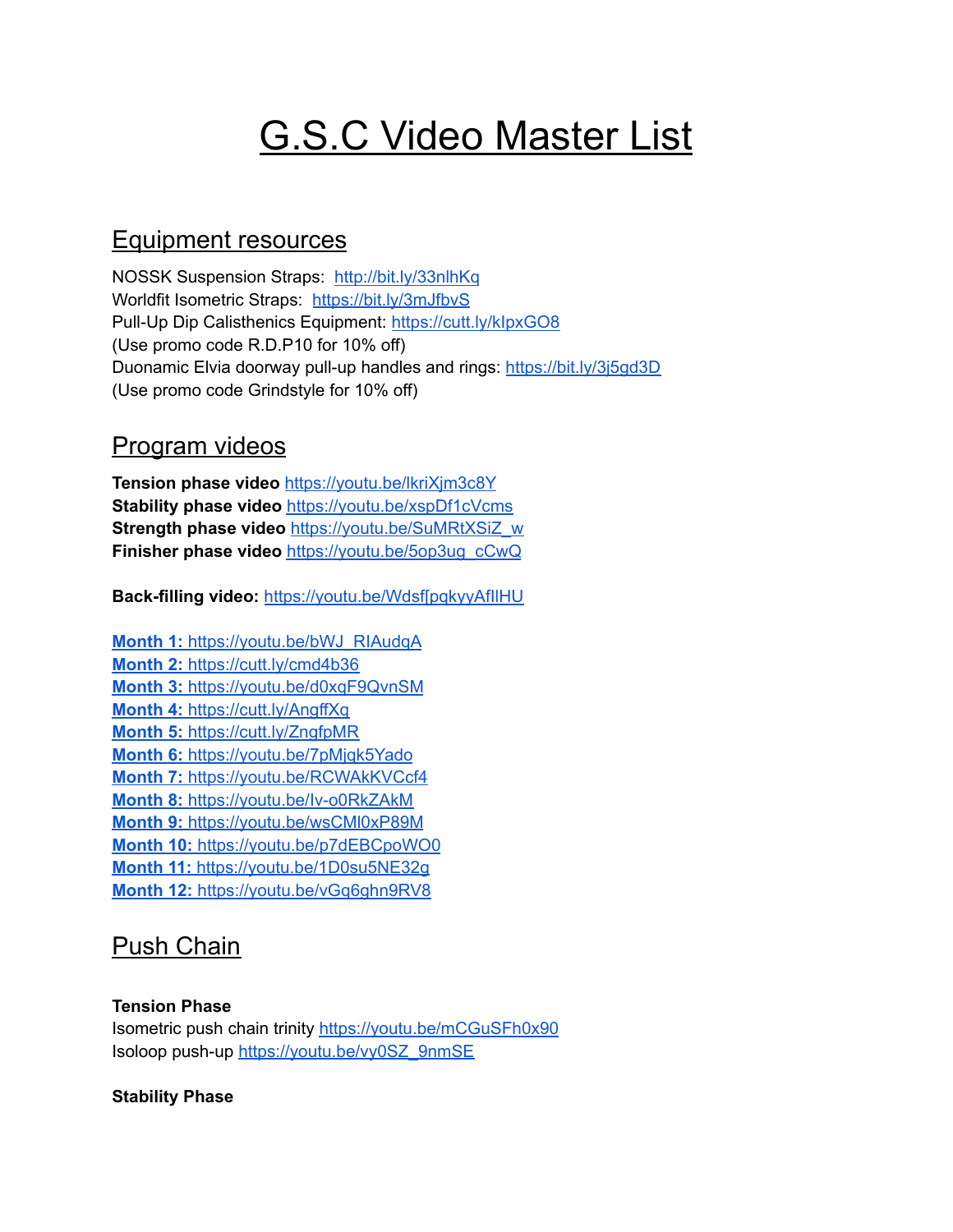Bear crawls <https://youtu.be/MCgNuMhA0O0> Shifting push-ups <https://youtu.be/SToLlwAHAek> Shifting dips <https://youtu.be/zWDjoJkYUdw> Push Chain Stability Complex <https://youtu.be/tenyuDzfPTM>

### **Strength Phase**

Lvl 1 Incline push-ups <https://youtu.be/ghhlO49pd8s> Lvl 2 Prone push-ups [https://youtu.be/MFNt5soyntc](https://youtu.be/ghhlO49pd8s) Lvl 3 Dip hold [https://youtu.be/XD6CC7mOrj8](https://youtu.be/ghhlO49pd8s) Lvl 4 Assisted dips [https://youtu.be/AcYPQgekTo0](https://youtu.be/ghhlO49pd8s) Lvl 5 Dips [https://cutt.ly/BchUH3E](https://youtu.be/ghhlO49pd8s) Lvl 6 Weighted dips [https://youtu.be/bQwbU3MwnNo](https://youtu.be/ghhlO49pd8s) R.T.O Push-Ups <https://youtu.be/CYYedOexd0w> Suspension Archer Push-Ups: <https://youtu.be/9Htat4rdJd4>

### **Finishers**

Push chain trinity finisher <https://youtu.be/KtrCYZjJwXw> Towel triceps extension [https://youtu.be/aYFlb3zax\\_o](https://youtu.be/aYFlb3zax_o)

# Pull Chain

### **Tension Phase**

Isoloop row [https://youtu.be/Ww\\_TRxjN44k](https://youtu.be/Ww_TRxjN44k) Isometric pull chain trinity <https://youtu.be/TQRZTgDIhWA> Isometric pull-up <https://youtu.be/0o4R2mSkfjc>

### **Stability Phase**

Shifting Pull-ups <https://youtu.be/4bgp2cGB310> Shifting rows <https://youtu.be/G8f4epjz3es> Pull chain stability complex <https://youtu.be/wCn7h76OTPk>

### **Strength Phase**

Lvl 1 Incline rows [https://youtu.be/T8GDZ\\_B22BY](https://youtu.be/T8GDZ_B22BY) Lvl 2 Table rows [https://youtu.be/O\\_D-nQ5RIxo](https://youtu.be/T8GDZ_B22BY) Lvl 3 Straight leg rows [https://youtu.be/VNBBwTAedxc](https://youtu.be/T8GDZ_B22BY) Lvl 4 Seated pull-ups [https://youtu.be/VLGc-dxbirI](https://youtu.be/T8GDZ_B22BY) Lvl 5 Pull-ups [https://youtu.be/KnKD8bOEri0](https://youtu.be/T8GDZ_B22BY) Lvl 6 Weighted pull-ups [https://youtu.be/ruNom2ZIGY8](https://youtu.be/T8GDZ_B22BY) Low Lat Row <https://youtu.be/7tR9r8e85f8> Suspension archer rows <https://youtu.be/4ku4bizr7r4>

### **Finishers**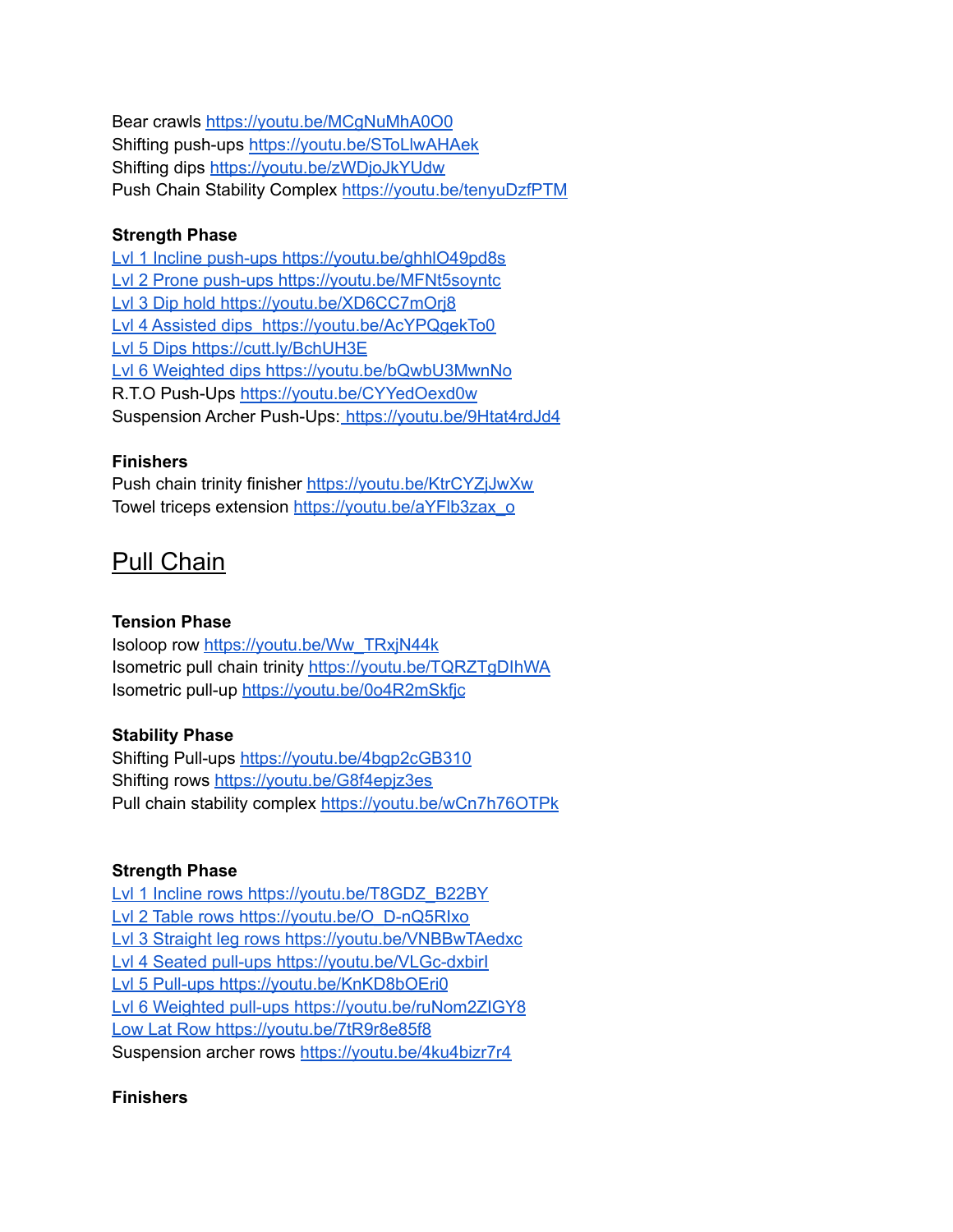Pull chain trinity finisher [https://youtu.be/Kk5M1pq8O\\_o](https://youtu.be/Kk5M1pq8O_o) Towel biceps curls <https://youtu.be/QYJjoG3igdQ> Towel Rear fly <https://youtu.be/ZfY4l8wZPbs>

# Squat Chain

### **Tension Phase**

Isoloop lunges <https://youtu.be/1rLDfcjcoiQ> Isoloop squats <https://youtu.be/Lg-mUd4tP9A> Wall sit/table bridge isometric <https://youtu.be/ZjK-iUIK33A> Isoloop sissy squat <https://youtu.be/jTbosYwGw48>

### **Stability Phase**

Shifting squats <https://youtu.be/wDWJ0wdUycs> Shifting lunges <https://youtu.be/q2BCiosYxMw> Squat Chain Stability complex <https://youtu.be/ebNTCBVLFUY>

### **Strength Phase**

Lvl 1 Deep squat <https://youtu.be/MwxxUD0jbsU> Lvl 2 Split squats [https://youtu.be/BrOsAV6rNRI](https://youtu.be/MwxxUD0jbsU) Lvl 3 Suspension split squats [https://youtu.be/IntQROnPy-w](https://youtu.be/MwxxUD0jbsU) Lvl 4 Shrimp squats [https://youtu.be/0iO1KHYPBp0](https://youtu.be/MwxxUD0jbsU) Lvl 5 Jumbo shrimp squat [https://youtu.be/0sHUwW7ooIQ](https://youtu.be/MwxxUD0jbsU) Lvl 6 Weighted jumbo shrimp squats <https://youtu.be/ETbh9uCqZY4> Upper body assist pistols: <https://youtu.be/Rfk4BkqHAj0> Suspension Lateral Squats: [https://youtu.be/XjM\\_1EnV7IM](https://youtu.be/XjM_1EnV7IM)

### **Finishers**

Iso-squat finisher <https://youtu.be/pUoy6AdlYxM> Jump squats <https://youtu.be/Sfi3vT3o5Ng> Jump lunges <https://youtu.be/zK8f3aRKm9c> Hamstring curls <https://youtu.be/L1HZNWXvVEo> Sissy squats [https://youtu.be/6aE1SegcX\\_A](https://youtu.be/6aE1SegcX_A) Squat Chain Trinity: <https://youtu.be/H1kCeE1AiuQ>

# Flexion Chain

### **Tension Phase**

Ab pull down <https://youtu.be/KjTJPL7sXF0> Abdominal knee press <https://youtu.be/-MqDcz2Ygdc> Dead bug <https://youtu.be/ELwmSwO30eQ>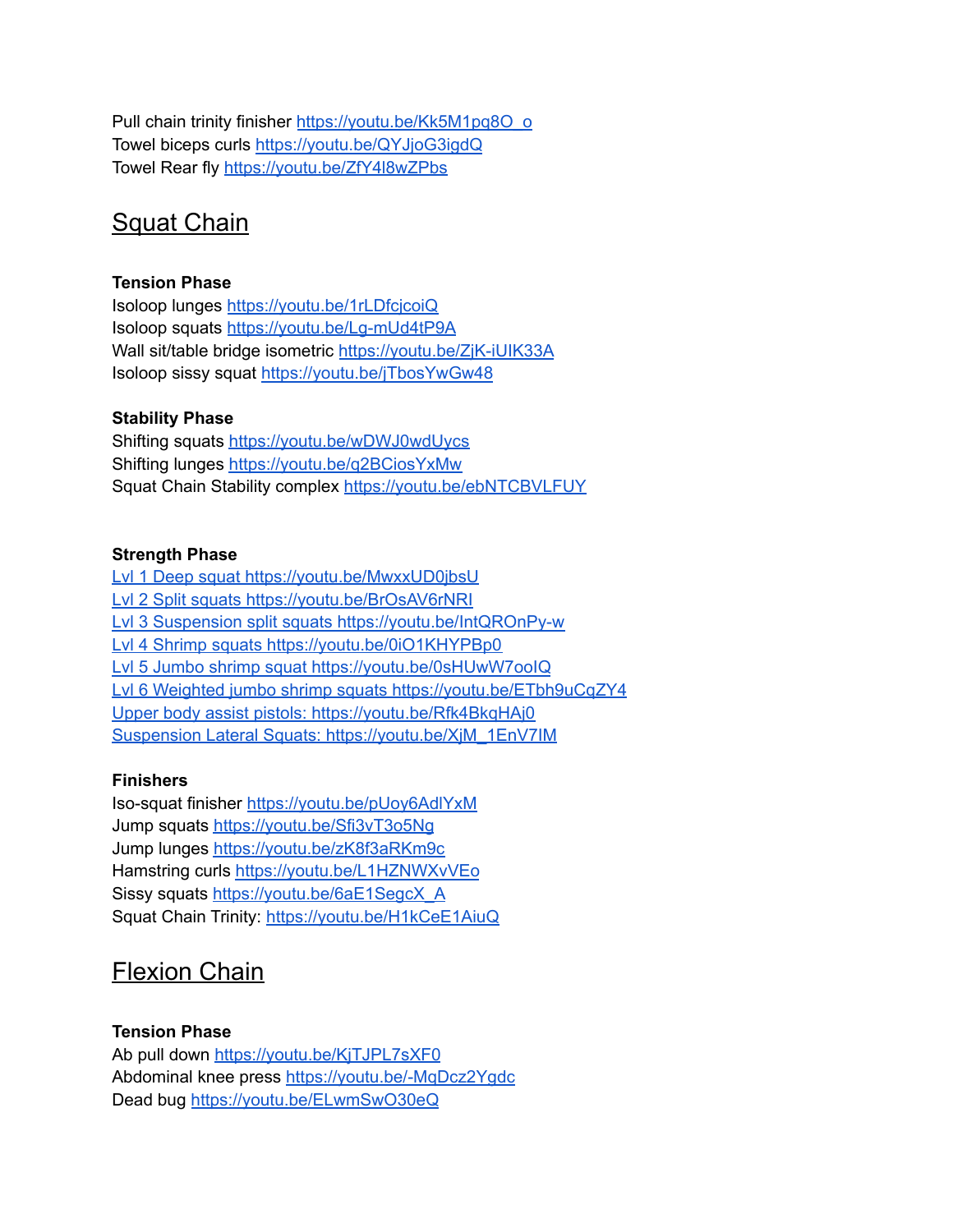Tension and stability phase complex <https://youtu.be/z7kJ6Q5rJU4>

### **Stability Phase**

Bear crawls <https://youtu.be/MCgNuMhA0O0> Spyder plank <https://youtu.be/IdGASXWyvLs>

### **Strength Phase**

Lvl 1 Hollow body hold <https://youtu.be/OItEMMChWXY> Lvl 2 Bent knee raise <https://youtu.be/bqH3mZBtr4w> Lvl 3 Straight leg raise <https://youtu.be/8uX1X48Xvxg> Lvl 4 Suspension plank <https://youtu.be/ul4MZApW4-c> Lvl 5 Suspension knee tuck <https://youtu.be/EXIJ4dILenc> Lvl 6 Saw plank w/ knee tuck <https://youtu.be/5ZlS1JxeGhU> Strap stretch-outs <https://youtu.be/jswGqthQYgI> Dip Hold knee raise <https://youtu.be/KnuVceHh0lM>

#### **Finishers**

Practice any of the strength exercises you wish, but probably use one level lower than your strength phase so you can go for roughly twice as long.

### Extension Chain

### **Tension Phase**

Isometric table bridge <https://youtu.be/InLwYpbY4Mc> Isoloop table bridge <https://youtu.be/RWcr-ObS0ew> Extension tension and stability complex <https://youtu.be/f8c2IgjYoyo>

### **Stability Phase**

Reaching bridge <https://youtu.be/eWlM9xpe7tQ> Crab walk <https://youtu.be/8rG6EThtULA>

### **Strength Phase**

Lvl 1 Straight leg hip ext. <https://youtu.be/SJJBmyVQ58k> Lvl 2 Cross ankle hip bridge <https://youtu.be/IV8imdFr7uU> Lvl 3 Single leg hip ext. <https://youtu.be/Kcz-SVZaJno> Lvl 4 Suspension straight leg hip ext <https://youtu.be/Oh76FLulCFk> Lvl 5 Suspension cross ankle hip ext. <https://youtu.be/wC-5AmROtLY> Lvl 6 Suspension single-leg hip ext <https://youtu.be/H1Xlkhy-s7U> Suspension Hip ext <https://youtu.be/iL2bpE7ADcY> Upper body suspension hip bridge <https://youtu.be/a7bIVEXZJZM>

### **Finishers**